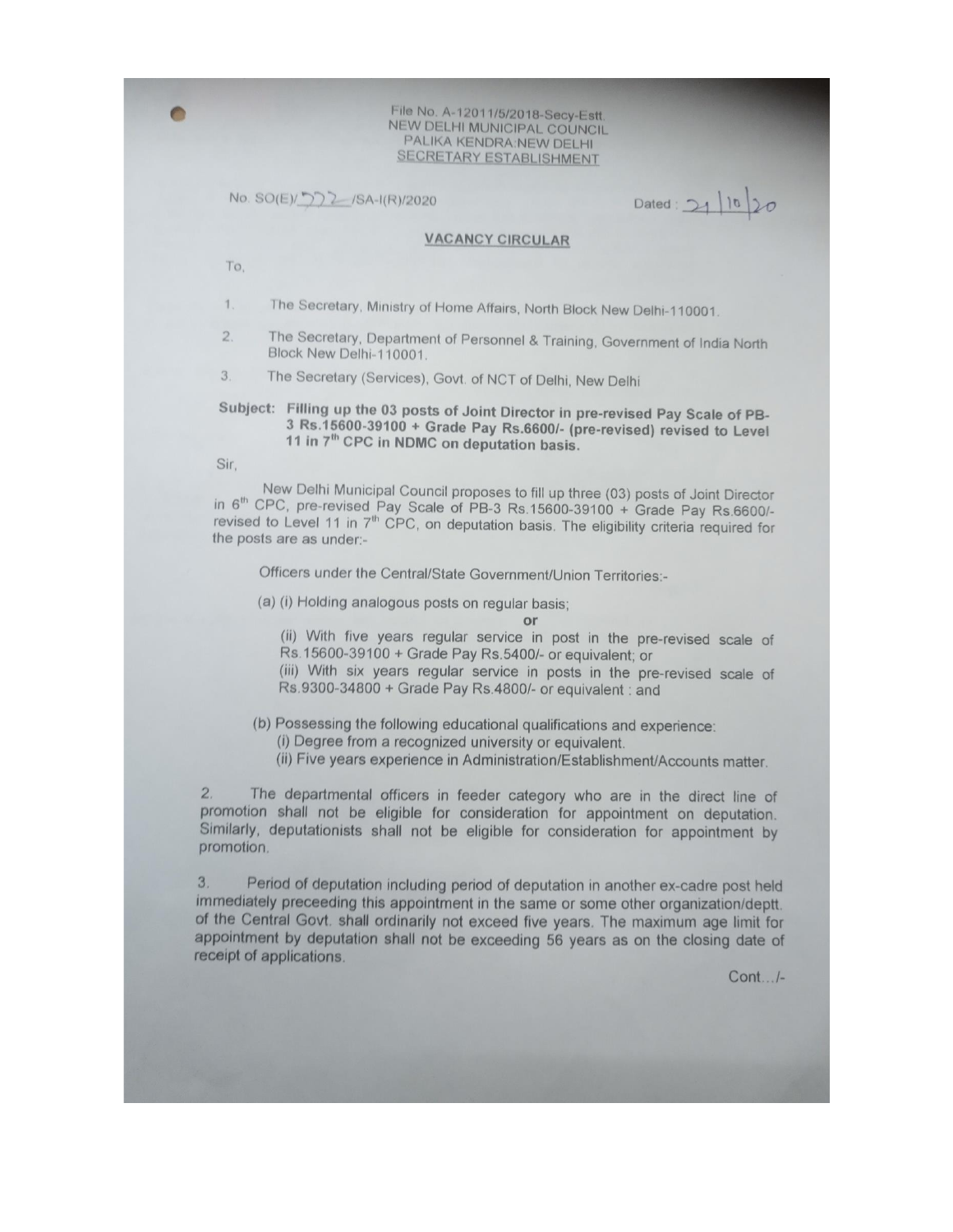$\ddot{a}$ The circular along with the Proforma (Annexure-1) may also be downloaded from the NDMC website : www.ndmc.gov.in.

Applications alongwith Curriculum Vitae of the candidates and attested copies of  $5.$ their qualifications and experience certificates, APARs for last 5 years, Vigilance/Integrity certificate and cadre clearance must reach through proper channel in the Office of Director (Personnel-I) Room No. 5016, 5<sup>th</sup> Floor, NDMC, Palika Kendra, Sansad Marg, New Delhi-01 latest by 5-12-2020. The envelope containing application should be superscripted "APPLICATION FOR THE POST OF JOINT

Applications received after the closing date or without any of the aforesaid 6. documents or otherwise found incomplete or not in the prescribed proforma are liable to

 $7.$ The number of vacancies may be increased/ decreased as per actual requirement at the time of selection.

Yours faithfully.

Encls.: As above

(R.P. Sati) Director (Personnel) ■ 011-23364210

Copy to :-

Jt. Director (IT) is requested to upload the above vacancy circular on the  $\overline{\mathfrak{g}}_{\infty}$ website of NDMC

- $\overline{2}$ PS to Chairman for information
- 3. PS to Secretary for information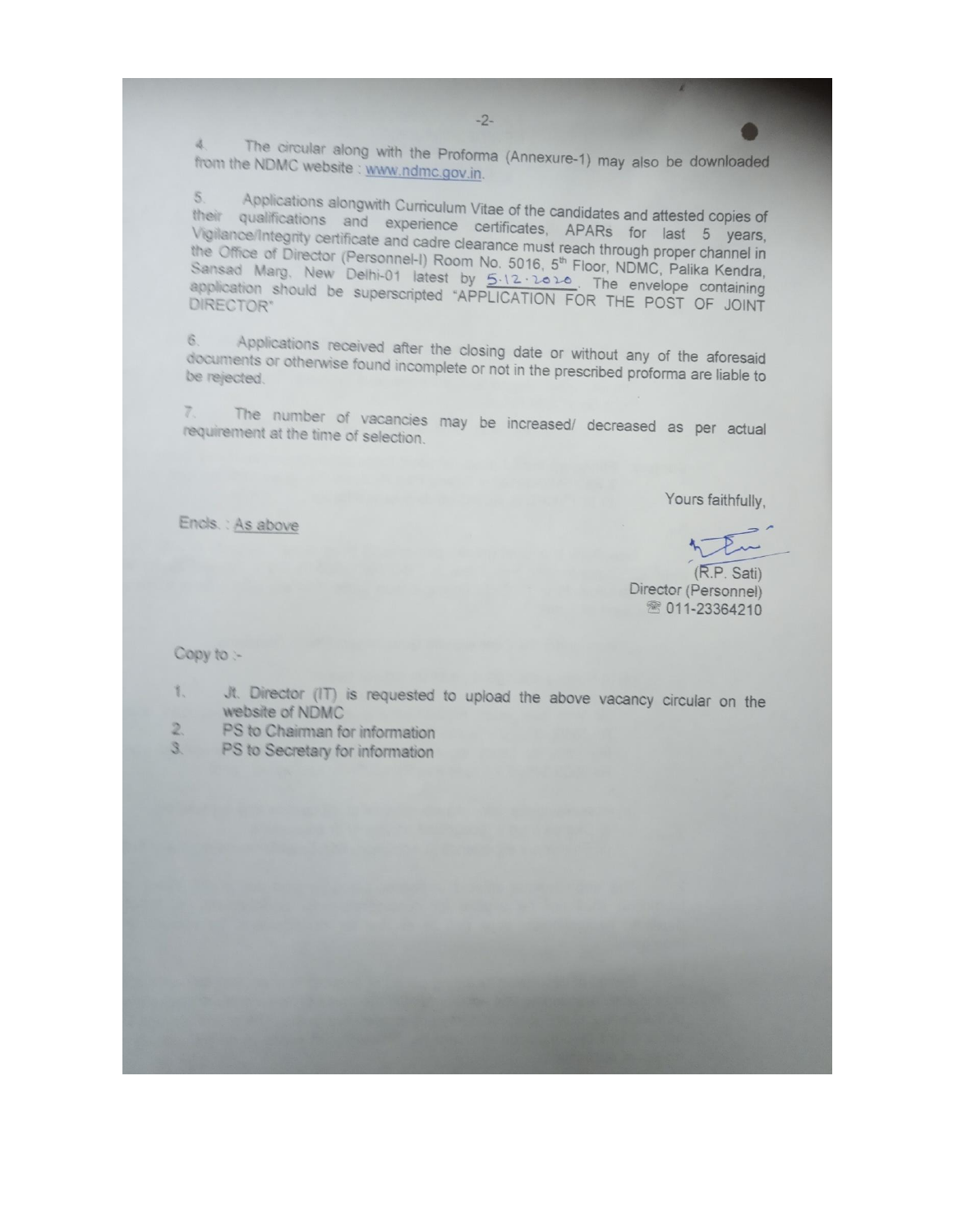## BIO-DATA CURRICULUM VITAE PROFORMA

| 1. Name and Address                                                                                                                                              |                             |
|------------------------------------------------------------------------------------------------------------------------------------------------------------------|-----------------------------|
| (in Block Letters)                                                                                                                                               |                             |
| 2. Date of Birth (in Christian era)                                                                                                                              |                             |
| 3.i) Date of entry into service                                                                                                                                  |                             |
| ii) Date of retirement under Central/State Government Rules                                                                                                      |                             |
| 4. Educational Qualifications                                                                                                                                    |                             |
| 5. Whether Educational and other qualifications required for                                                                                                     |                             |
| the post are satisfied. (If any qualification has been treated as                                                                                                |                             |
| equivalent to the one prescribed in the Rules, state the                                                                                                         |                             |
| authority for the same)                                                                                                                                          |                             |
| Qualifications/ Experience required as mentioned in the                                                                                                          | Qualifications/             |
| advertisement/ vacancy circular                                                                                                                                  | experience possessed        |
|                                                                                                                                                                  | by the officer              |
| <b>Essential</b>                                                                                                                                                 | <b>Essential</b>            |
| A) Qualification                                                                                                                                                 | A) Qualification            |
| B) Experience                                                                                                                                                    | B) Experience               |
| <b>Desirable</b>                                                                                                                                                 | Desirable                   |
| A) Qualification                                                                                                                                                 | A) Qualification            |
| B) Experience                                                                                                                                                    | B) Experience               |
| 5.1 Note: This column needs to be amplified to indicate Essential and Desirable                                                                                  |                             |
| Qualification<br>mentioned<br>the<br>RRs<br>by<br>the<br>in<br>as                                                                                                | Administrative<br>Ministry/ |
| Department/Office at the time of issue of Circular and issue of Advertisement in the                                                                             |                             |
| <b>Employment News.</b>                                                                                                                                          |                             |
| 5.2 In the case of Degree and Post Graduate Qualifications Elective/main Subjects and                                                                            |                             |
| subsidiary subjects may be indicated by the candidate.                                                                                                           |                             |
| 6. Please state clearly whether in the light of entries made by                                                                                                  |                             |
| you above, you meet the requisite Essential Qualifications                                                                                                       |                             |
| and work experience of the post.                                                                                                                                 |                             |
| Note: Borrowing Department are to provide their specific comments/views<br>6.1                                                                                   |                             |
| confirming the relevant Essential Qualification/work experience possessed by the<br>Candidate (as indicated in the Bio-data) with reference to the post applied. |                             |
|                                                                                                                                                                  |                             |
|                                                                                                                                                                  |                             |

7. Details of Employment, in chronological order. Enclose a separate sheet duly authenticated by your signature, if the space below is insufficient.

| Office/Institution | Post held<br>on regular<br>basis | From | To | * Pay Band<br>and grade<br>Pay/Pay<br>Scale of the<br>post held<br>on regular<br>basis | Nature of<br>Duties (in<br>detail)<br>highlighting<br>experience<br>requested<br>for the post<br>applied for |
|--------------------|----------------------------------|------|----|----------------------------------------------------------------------------------------|--------------------------------------------------------------------------------------------------------------|
|                    |                                  |      |    |                                                                                        |                                                                                                              |

\* Important: Pay band and Grade Pay granted under ACP/MACP are personal to the officer and therefore, should not be mentioned. Only Pay Band and Grade Pay/Pay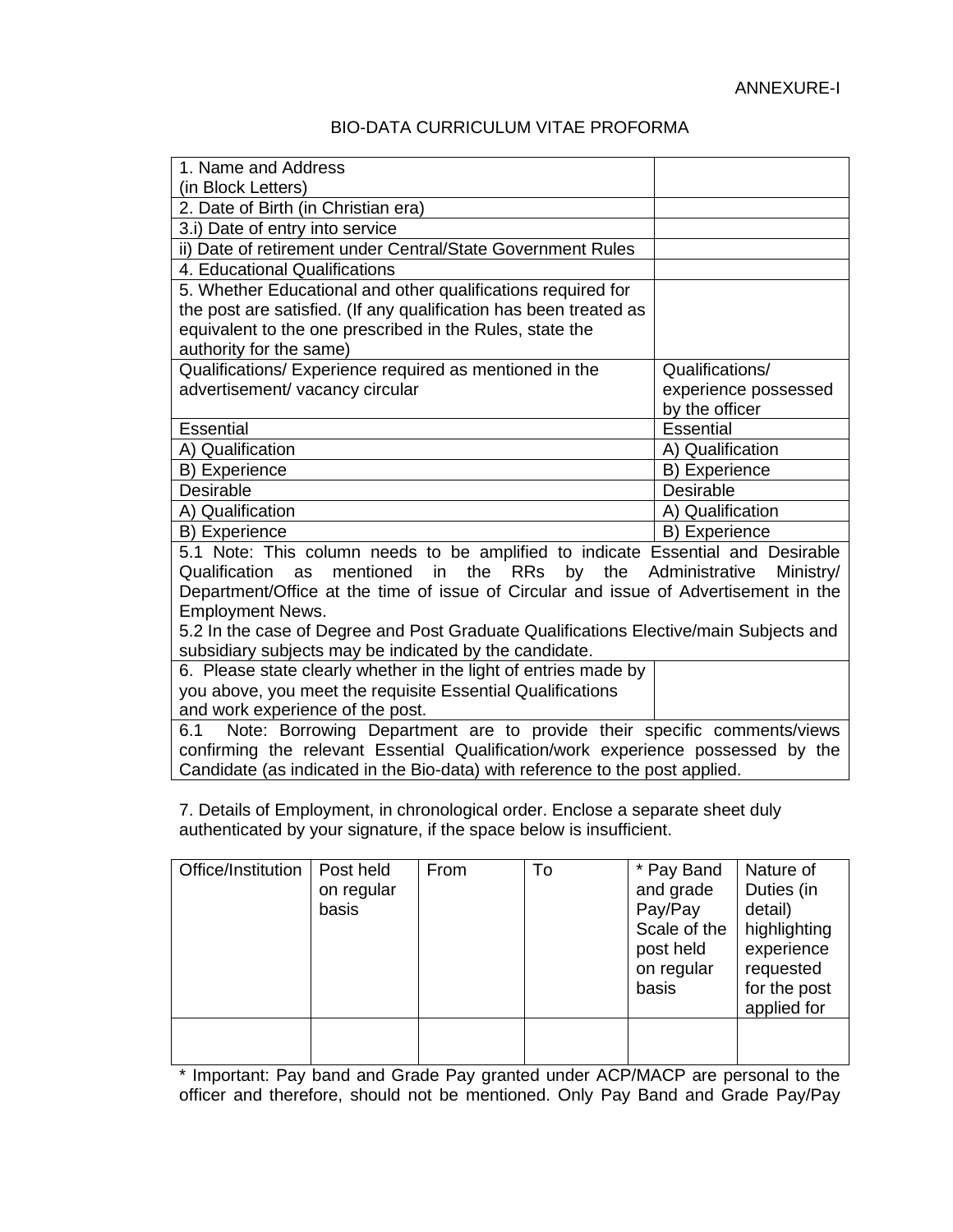Scale of the post held on regular basis to be mentioned. Details of ACP/MACP with present Pay Band and Grade Pay where such benefits have drawn by the Candidate may be indicated as below;

| Office/Institution | Pay, Pay Band, and   From<br>Grade Pay drawn<br>under ACP/MACP<br>Scheme | ı c |
|--------------------|--------------------------------------------------------------------------|-----|
|                    |                                                                          |     |

| 8. Nature of present employment i.e. Ad-hoc of<br>Temporary or Quasi-Permanent or Permanent                                      |                                                       |  |                                                 |                                                          |
|----------------------------------------------------------------------------------------------------------------------------------|-------------------------------------------------------|--|-------------------------------------------------|----------------------------------------------------------|
|                                                                                                                                  | 9. In case the present employment is held on          |  |                                                 |                                                          |
|                                                                                                                                  | deputation/contract basis, please-state-              |  |                                                 |                                                          |
| a) The date of initial<br>appointment                                                                                            | b) Period of<br>appointment on<br>deputation/contract |  | c) Name of the<br>parent<br>office/organization | d) Name of the<br>post and Pay of<br>the post held in    |
|                                                                                                                                  |                                                       |  | to which the<br>applicant belongs.              | substantive<br>capacity in the<br>parent<br>organization |
|                                                                                                                                  |                                                       |  |                                                 |                                                          |
| 9.1 Note: In case of Officer already on deputation, the application                                                              |                                                       |  |                                                 |                                                          |
| of such officers should be forwarded by the parent                                                                               |                                                       |  |                                                 |                                                          |
| cadre/Department along with Cade Clearance, Vigilance Clearance                                                                  |                                                       |  |                                                 |                                                          |
| and Integrity Certificate.                                                                                                       |                                                       |  |                                                 |                                                          |
| 9.2 Note: Information under Column 9(c) & (d) above must be<br>given in all cases where a person is holding a post on deputation |                                                       |  |                                                 |                                                          |
| outside the cadre/organization but still maintaining a lien in his                                                               |                                                       |  |                                                 |                                                          |
| parent cadre/organization                                                                                                        |                                                       |  |                                                 |                                                          |
| 10. If any post held on Deputation in the                                                                                        |                                                       |  |                                                 |                                                          |
| past by the applicant, date of return from                                                                                       |                                                       |  |                                                 |                                                          |
| the last deputation and other details.                                                                                           |                                                       |  |                                                 |                                                          |
| 11. Additional details about present                                                                                             |                                                       |  |                                                 |                                                          |
| employment:                                                                                                                      |                                                       |  |                                                 |                                                          |
| Please state whether working under                                                                                               |                                                       |  |                                                 |                                                          |
| (indicate the name of your employer                                                                                              |                                                       |  |                                                 |                                                          |
| against the relevant column)                                                                                                     |                                                       |  |                                                 |                                                          |
| a) Central Government                                                                                                            |                                                       |  |                                                 |                                                          |
| b) State Government                                                                                                              |                                                       |  |                                                 |                                                          |
| c) Autonomous Organization                                                                                                       |                                                       |  |                                                 |                                                          |
| d) Government Undertaking                                                                                                        |                                                       |  |                                                 |                                                          |
| e) Universities                                                                                                                  |                                                       |  |                                                 |                                                          |
| <b>Others</b><br>f)                                                                                                              |                                                       |  |                                                 |                                                          |
| 12. Please state whether you are working                                                                                         |                                                       |  |                                                 |                                                          |
| in the same Department and are in the                                                                                            |                                                       |  |                                                 |                                                          |
| feeder grade or feeder to feeder grade.                                                                                          |                                                       |  |                                                 |                                                          |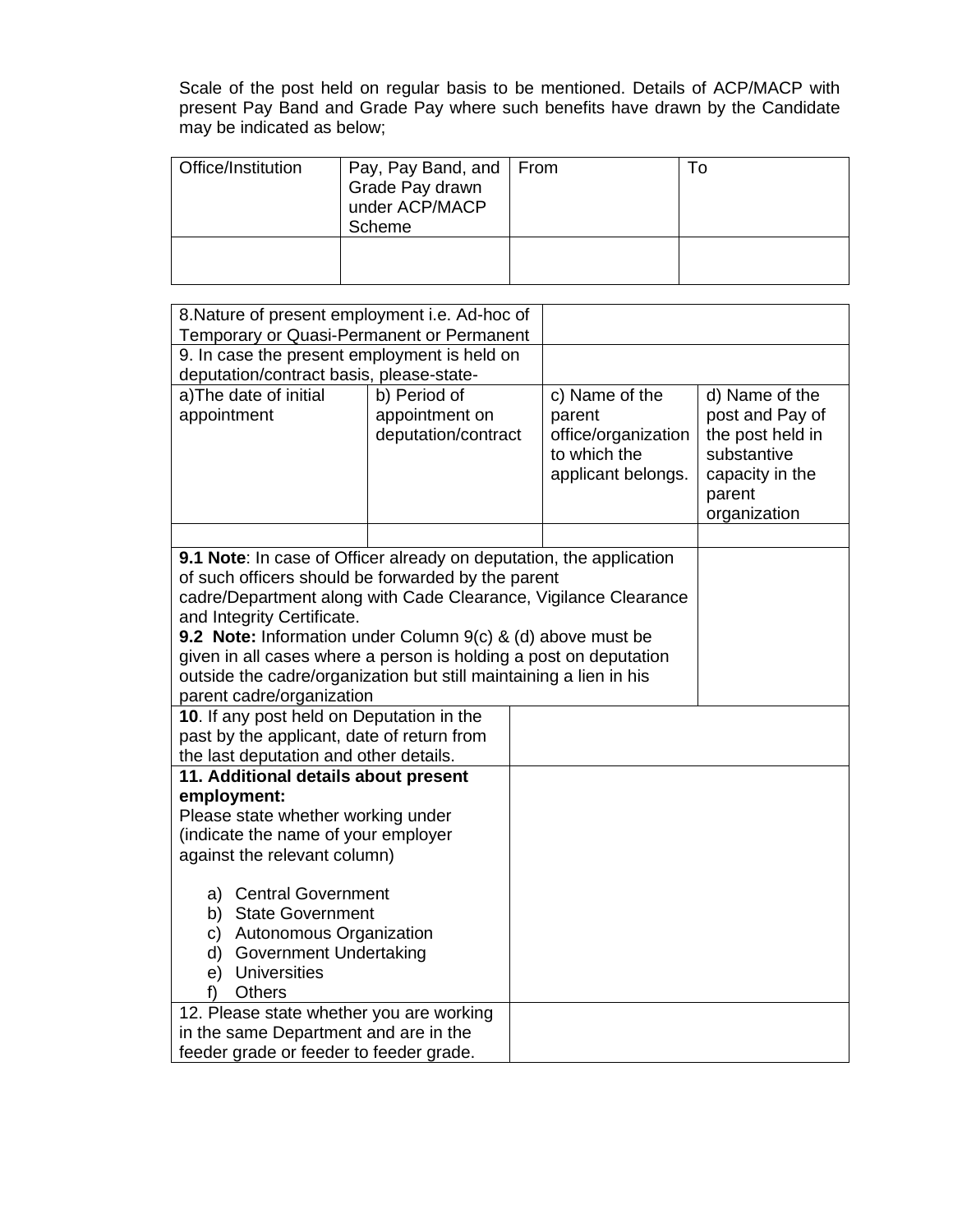| 13. Are you in Revised Scale of Pay? If                                                 |                                                  |  |                         |
|-----------------------------------------------------------------------------------------|--------------------------------------------------|--|-------------------------|
| yes, give the date from which the revision                                              |                                                  |  |                         |
| took place and also indicate the pre-                                                   |                                                  |  |                         |
| revised scale                                                                           |                                                  |  |                         |
| 14. Total emoluments per month now drawn                                                |                                                  |  |                         |
| Basic Pay in the PB                                                                     | <b>Total Emoluments</b><br>Grade Pay             |  |                         |
|                                                                                         |                                                  |  |                         |
|                                                                                         |                                                  |  |                         |
|                                                                                         |                                                  |  |                         |
| 15. In case the applicant belongs to an Organization which is not following the Central |                                                  |  |                         |
| Government Pay-scales, the latest salary slip issued by the Organisation showing the    |                                                  |  |                         |
| following details may be enclosed.                                                      |                                                  |  | <b>Total Emoluments</b> |
| Basic Pay with Scale of<br>Pay and rate of increment                                    | Dearness Pay/interim<br>relief/ other Allowances |  |                         |
|                                                                                         | etc., (with break-up details)                    |  |                         |
|                                                                                         |                                                  |  |                         |
|                                                                                         |                                                  |  |                         |
|                                                                                         |                                                  |  |                         |
| 16.A Additional information, if any relevant to                                         |                                                  |  |                         |
| the post you applied for in support of your                                             |                                                  |  |                         |
| suitability for the post                                                                |                                                  |  |                         |
| (This among other things may provide                                                    |                                                  |  |                         |
| information with regard to (i) additional                                               |                                                  |  |                         |
| academic qualification (ii)professional training                                        |                                                  |  |                         |
| and (iii) work experience over and above                                                |                                                  |  |                         |
| prescribed in the Vacancy                                                               |                                                  |  |                         |
| Circular/Advertisement)                                                                 |                                                  |  |                         |
|                                                                                         |                                                  |  |                         |
| (Note: Enclose a separate sheet, if the space<br>is insufficient)                       |                                                  |  |                         |
|                                                                                         |                                                  |  |                         |
| <b>16.B Achievements:</b>                                                               |                                                  |  |                         |
| The candidates are requested to indicate                                                |                                                  |  |                         |
| information with regard to;                                                             |                                                  |  |                         |
| Research publications and reports and<br>(i)                                            |                                                  |  |                         |
| special projects                                                                        |                                                  |  |                         |
| (ii) Awards/Scholarships/Official Appreciation                                          |                                                  |  |                         |
| (iii) Affiliation with the professional                                                 |                                                  |  |                         |
| bodies/institutions/societies and;                                                      |                                                  |  |                         |
| (iv) Patents registered in own name or                                                  |                                                  |  |                         |
| achieved for the organization                                                           |                                                  |  |                         |
| (v) Any research/innovative measure involving                                           |                                                  |  |                         |
| official recognition                                                                    |                                                  |  |                         |
| (vi) any other information.                                                             |                                                  |  |                         |
| (Note: Enclose a separate sheet if the space                                            |                                                  |  |                         |
| is insufficient)                                                                        |                                                  |  |                         |
|                                                                                         |                                                  |  |                         |
| 17. Please state whether you are applying for                                           |                                                  |  |                         |
| deputation (ISTC)/ Absorption/ Re-employment                                            |                                                  |  |                         |
| Basis. # (Officers under Central/State                                                  |                                                  |  |                         |
| Governments are only eligible for "Absorption"                                          |                                                  |  |                         |
| Candidates of non-Government Organization                                               |                                                  |  |                         |
| are eligible only for Short Term Contract)                                              |                                                  |  |                         |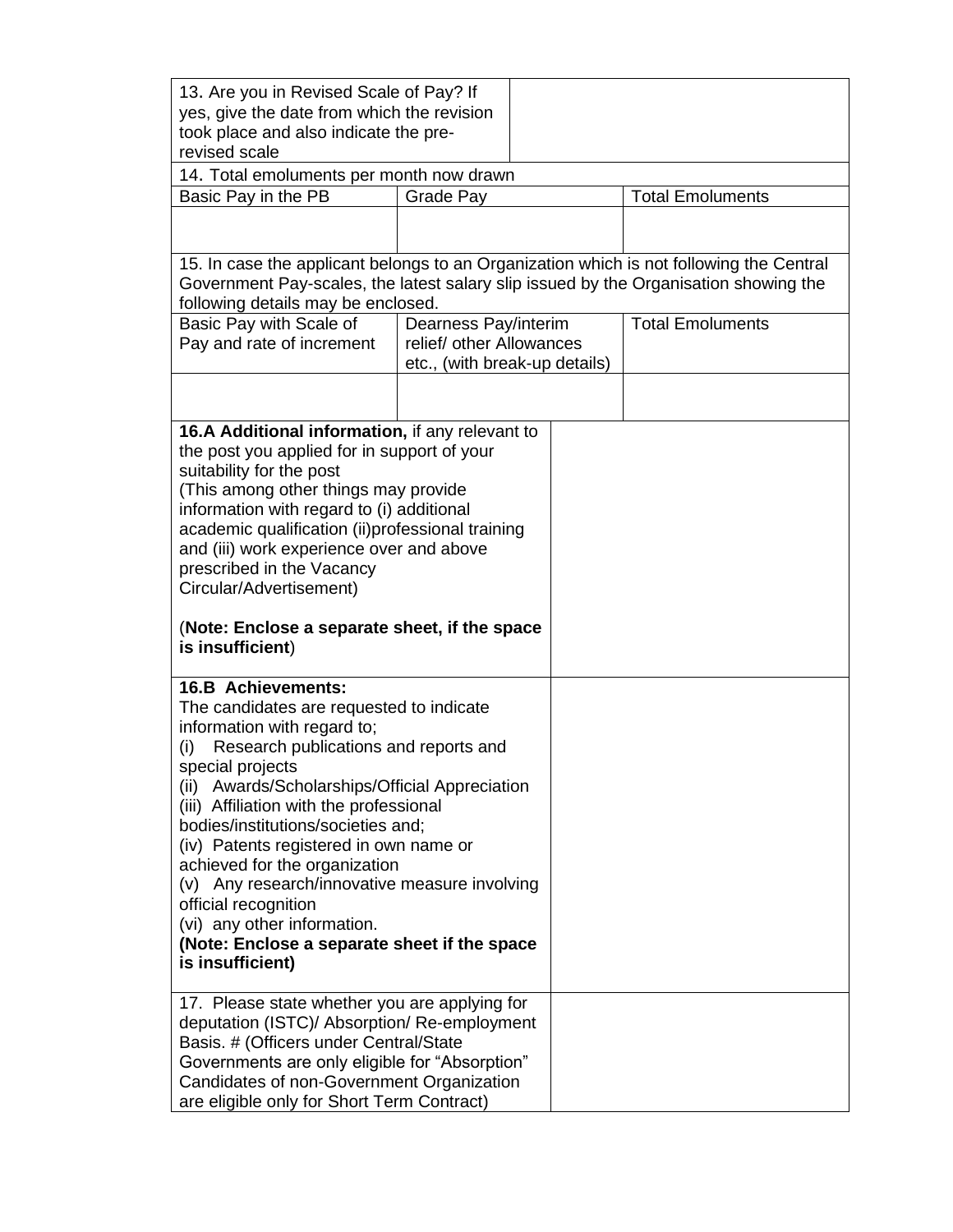| $#$ (The option of STC /'Absorption'/Re-<br>employment are available only if the vacancy<br>circular specially mentioned recruitment by<br>"STC" or "Absorption" or " Re-employment"). |  |
|----------------------------------------------------------------------------------------------------------------------------------------------------------------------------------------|--|
| 18. Whether belongs to SC/ST                                                                                                                                                           |  |

I have carefully gone through the vacancy circular/advertisement and I am well aware that the information furnished in the Curriculum Vitae duly supported by the documents in respect of Essential Qualification/Work Experience submitted by me will also be assessed by the Selection Committee at the time of selection for the post. The information/details provided by me are correct and true to the best of my knowledge and no material fact having a bearing on my selection has been suppressed/ withheld.

|                | Signature of the candidate |
|----------------|----------------------------|
| Cadre          |                            |
| Email:         |                            |
| Mobile         |                            |
| <b>Address</b> |                            |

Date  $\Box$